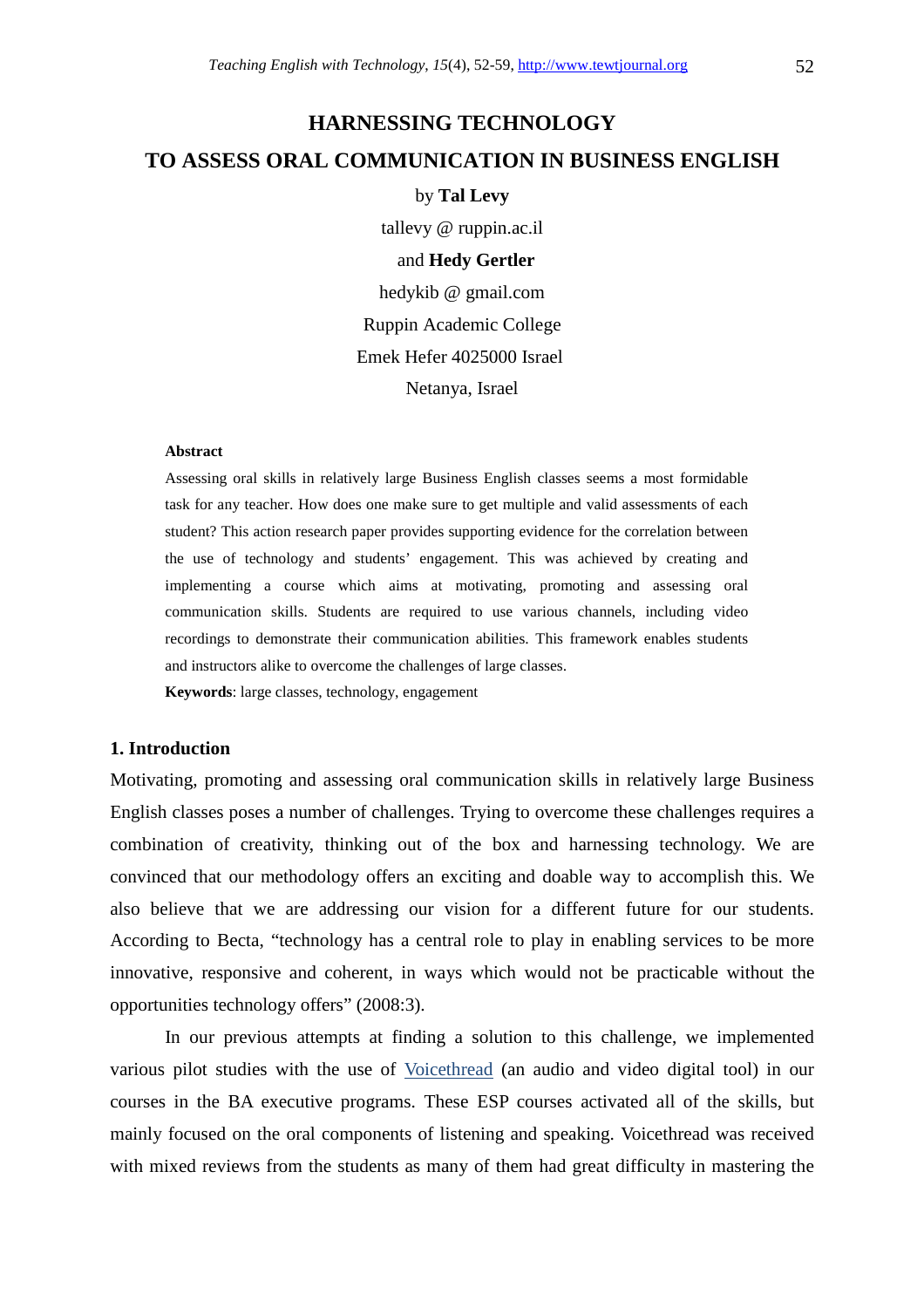tool. It is important to state that the majority of the student population in those courses was middle-aged and above and less inclined technologically.

Interestingly enough, when examining previous background literature in the field, we found research done by Herlihy and Pottage using Voicethread as a "means of formative speaking assessment of students" (2013:9). Their research showed a much more controlled environment from ours and fewer opportunities for students to speak. There also seems to be a difference in the level of complexity of tasks when comparing the two. Pronunciation was a major factor in their assessment of the students, whereas in the business speaking course it was not a major issue to keep in mind. However, Herlihy and Pottage testify that most of the students did enjoy using Voicethread "and the majority reported some connection between their improvement and the use of Voicethread"(2013:11).

In the business realm today, oral speaking skills are equally, if not more, essential than writing. There are many students whose speaking abilities are far more superior to their writing skills. When examining literature in the field, it was found that oral communication skills are most important for success in the business realm for business school graduates at entry level jobs and most influential among managers who select candidates. A survey conducted by Job Outlook 2011 for National Association of Colleges and Employers (NACE) found that "verbal communication skills were identified as the top 'soft' skill sought by employers when recruiting college graduates" (Hastings, R 2012).

#### **2. Context of the study**

This action research took place over a three-year period, in a medium-sized public college which grants degrees in a variety of fields including Business Administration. The EAP/ESP team is comprised of professional lecturers in EAP and those who teach the business courses have had formal training in the field.

Students, with the required EAP level, must take an ESP course in order to obtain their degree. The rationale for this course is to prepare the college graduate with practical emphasis for the business world. Building on students' strengths seemed a good starting point and the basis upon which a new ESP course should be created. We decided to create a business communication skills course based on Bloom's Taxonomy of Educational Objectives using the third level of expertise as the rationale.

Course instructors are faced with the challenge of not only evaluating sets of materials for their courses but also the requirement to create and develop some materials themselves. This is an opportunity to evaluate materials and their appropriacy, decide whether they are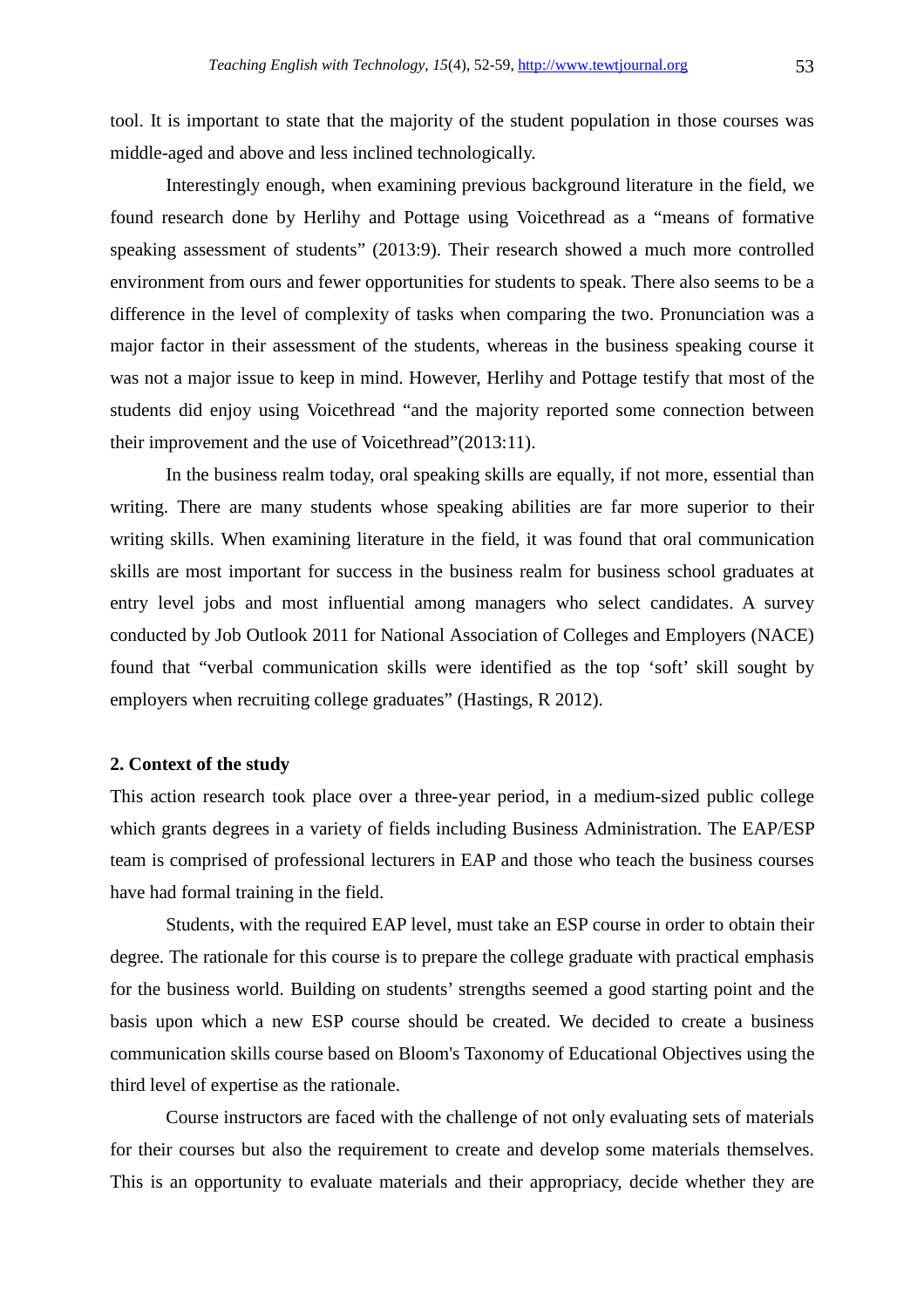worth adopting, adapting or discarding at all. The need for an informed decision and a suitable selection of materials is a fundamental one. Yet the importance lies in how EFL teachers exploit their choices and, therefore, materials should be chosen mainly due to the potential they bear in light of the students' needs.

Technology is another essential element of this course. It consists of the virtual learning environment as well as online tools both for the creation of materials and for students' usage. Barrett & Sharma (2003:39) claim that "adapting and writing up materials for teaching 'POLL' -partially online learning- is a demanding task". At the same time, in an interview with the *English Australia Journal*, Michael McCarthy (2011:63) tells us how "the power of technology" can give "individual attention", an important element for students, as well as "provide learners with presentation and practice that they can do on their own time".

#### **3. Main focus of the research**

As this is a communication course, it was vital to ensure that students speak not only in class, but also at home. According to Woodrow (2006, p. 324), "language teachers need to keep students' reasons for second language learning in mind and implement procedures that maximize learning opportunities by assessing oral language ability both in and outside the classroom''. We were faced with a multidimensional challenge. First, we had to simulate authentic and varied business situations for students to express themselves orally. Secondly, we needed to ensure that there would be a number of opportunities for the students to speak. The third challenge lay in the platform/s to be used for their oral tasks. The fourth and most crucial challenge was the formative assessment for students' improvement. Hence, an explicit rubric needed to be developed so that it would be clear and easy for the teacher to grade and more importantly, for the students to know how they would be graded. The Eberly Center (Carnegie Mellon University) states that

The goal of formative assessment is to *monitor student learning* to provide ongoing feedback that can be used by instructors to improve their teaching and by students to improve their learning. More specifically, formative assessments help students identify their strengths and weaknesses and target areas that need work.

Feedback would be given online and this enabled students to ameliorate their performance in subsequent tasks.

One essential element of this course is the VLE (Virtual Learning Environment) - Moodle- which is the nucleus of the course. Moodle is a rich learning environment which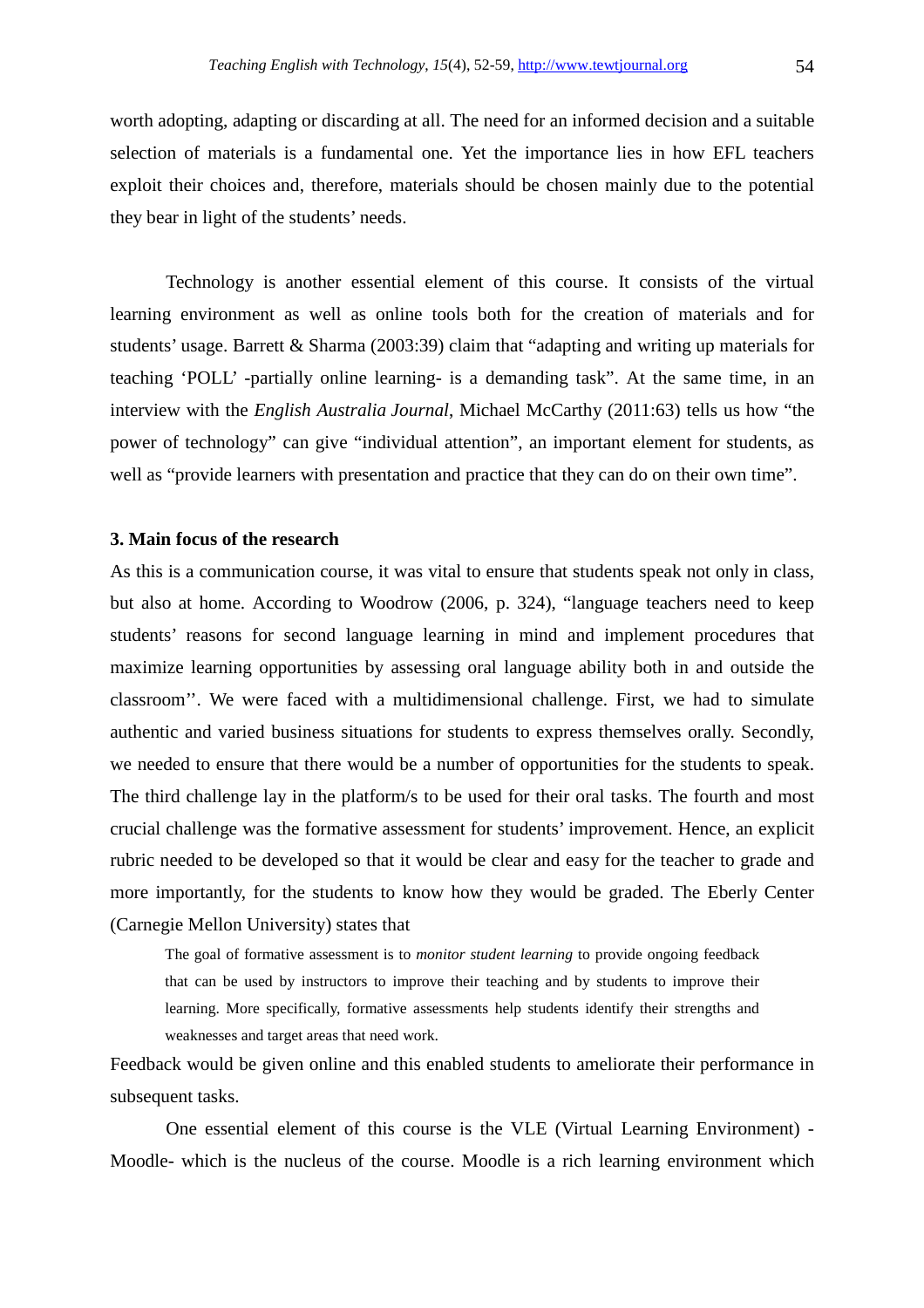offers numerous options for lecturers. Creating the Moodle course is tedious work as it is necessary to make sure that all the vital elements are included. The teacher views Moodle as inseparable to their teaching and the students also regard it as a crucial element of the course, second only to the F2F encounters.

Such digital tools as mailvu, movenote or vidme have many benefits for the student. During our study, we observed that these tools allowed students to speak freely and redo their work as often as they wished. The students were seen by the lecturer while giving their talk. This was important as it helped the lecturer to determine if they were reading or actually speaking. There were very few technological issues since today's youth are well-equipped to deal with all aspects of technology.

In his book *Deep Learning for a Digital Age*, which discusses the correct use of technology in higher education, Weigel (2002) writes that

…the use of technology in higher education should enrich and extend the student's exploration of new territory. Educational technologies are of little value if they do not add richness and dimensionality to the experience of learning. (2002:xiii)

Each speaking task had specific guidelines which were reviewed first in class so that the students went home with a clear understanding of what was required of them. These guidelines also included the rubrics for the assignment so that students knew exactly how they would be assessed. After the students completed their video, it was uploaded to Moodle. A time limit was given for the videos, and if a student went over the allotted time, points were deducted from the grade. The lecturer believed that giving a time limit would induce the students to plan their talks carefully and only include the important details. Each video was viewed at least once (sometimes more if necessary) and feedback was given online. The lecturer was quite specific as for feedback, noting both the strengths and weaknesses of the student, including fluency, language, pronunciation and content.

These video tasks will help students in the future because it seems that more and more companies are using video interviews. As Elizabeth Garone (2014) cites,

In an August 2013 study by OfficeTeam, a Menlo Park, California-based staffing services firm, found that 63% of human-resource managers in the US often conduct employment interviews by video. That's up from only 14% a year earlier and the percent who use video interviews is only expected to grow.

In addition to the video-based homework tasks, there were also short oral presentations in class. An oral presentation is a common tool used in business, therefore of practical value for the participants. It was also important for the students to be able to speak in front of a live audience. It is true that many students are anxious while performing in front of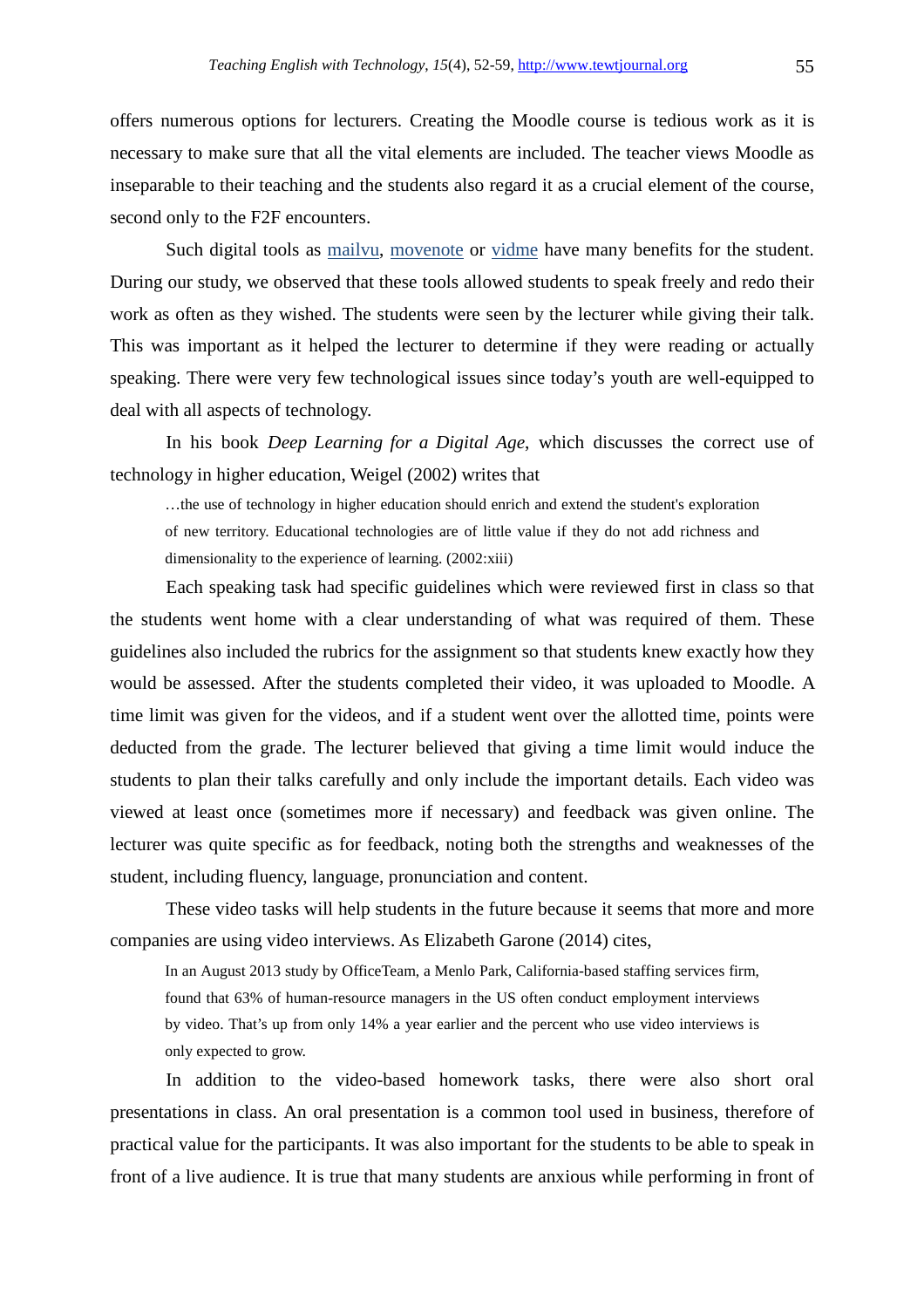a class, but it is important for them to gain confidence in their presentation skills, as it may be a requirement in their job. One of the tasks was based on oral pitches. A second oral task was a digital poster presentation of a new brands idea that they had created. Their work was uploaded to the VLE, which enabled the lecturer to view the poster after the presentation and give personal feedback.

#### **4. The action research process**

# **4.1. Research question: How will the digital tools impact students' oral skills and the lecturer's assessment of the same?**

We realized that this course is atypical, yet we felt that technology was the key for the oral skills assessments; it provides the means through which motivation is promoted on the one hand, and individual attention is enabled on the other. Hence, technology serves as the core medium which materializes the success of such a course. Without that, it is likely such a course would not have been possible.

#### **4.2. Action taken**

The course is a two-hour weekly workshop and there have been three cycles in the past three years. The students range in age from 21-35. There are many students with a high level of English and others with an average level but none are native speakers. Most of the students are too timid to talk, while others are not always motivated to do so. The only language permitted in the classroom is English, not only from the lecturer, but more so from the students. Even the process of asking a question or clarifying something had to be done in English. The whole concept of the course was to engage and motivate the students to participate actively during the lessons. Swanson & Nold (2010) claim that

to advance second language competence in students, language teachers should maximize teacher use of the target language in the classroom and provide ample opportunities for students to speak and listen to the others exclusively in the target language

Each lesson is based on a business topic. Some lessons have video work, which is viewed by students followed by a discussion. Pair work and group work are an integral part of the lessons. In order to encourage class participation, a number of activities which require their use of Personal Digital Devices (PDDs) such as cell phones, tablets or laptops, during the lessons were added. Socrative (a free engagement tool) enables all students to actively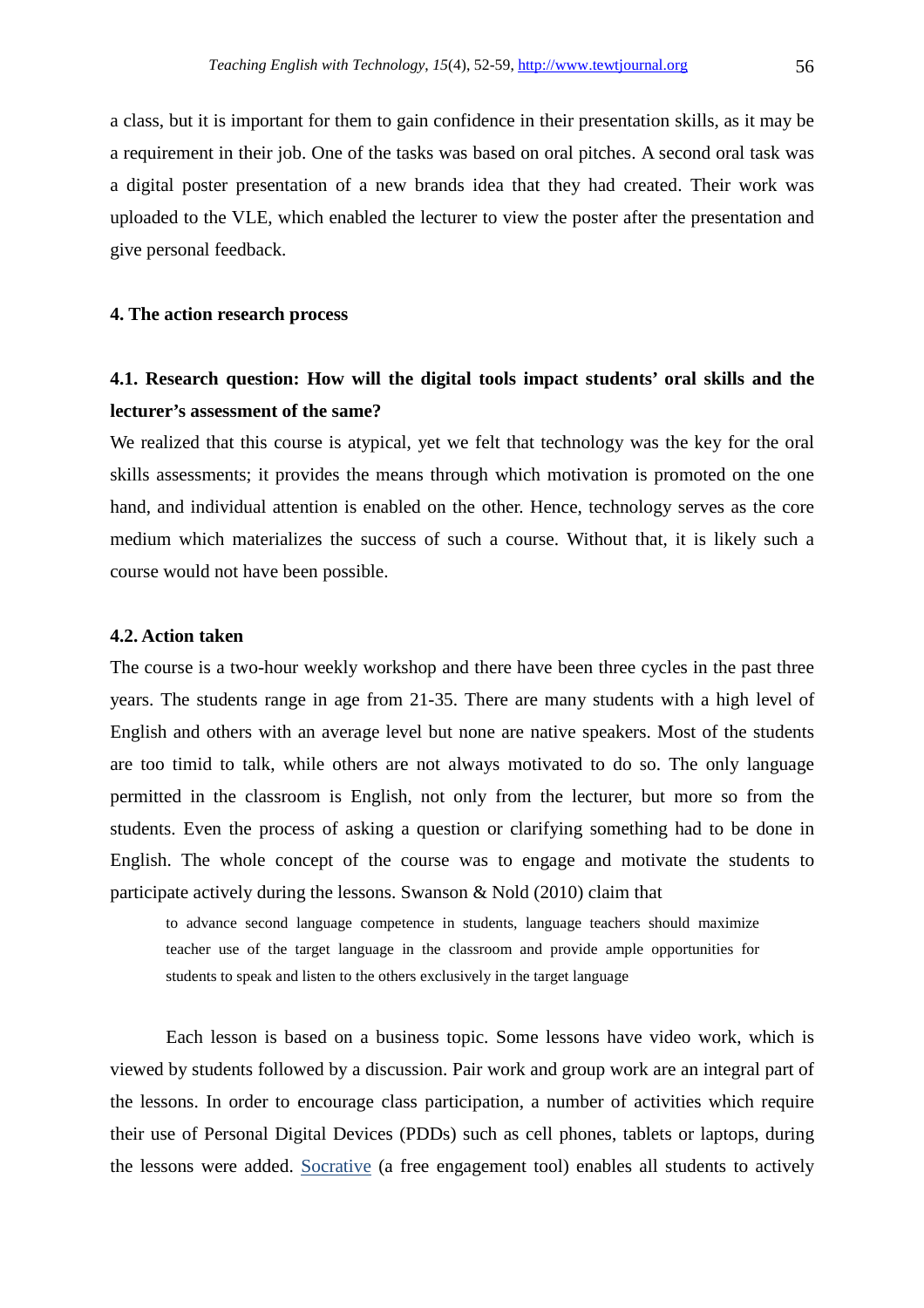participate in various tasks in real time rather than the usual scenario in which only a few raise their hands in class. Their answers can be seen on the board while they work. Socrative also has the option of the Space Race which will allow the students to work in groups of three and answer questions based on infographics. Here too, the results can be seen 'live' as the students work through the questions and race to the finish. Kahoot is another tool we harnessed and which served as a variation to Socrative.

In addition, a blended learning approach was embraced by the department, hence two of the lessons (topics) were online. The lecturer chose two topics which she felt would enrich the students' vocabulary, even though they would not be speaking very much.

#### **4.3. Findings**

Our aim was to explore the impact of digital tools on our students' oral skills. We hoped that these tools would help them not only improve their speaking abilities, but, more importantly, give them the confidence needed to be able to speak in front of audiences. The formative assessment helped students pinpoint their errors and, in the videos afterwards or the oral tasks in class, they were able to incorporate the teacher's feedback and improve their work. This was reflected in their grades later.

One major positive outcome of the use of digital tools was the fact that all the students passed the course with very impressive grades. In addition, the comments of the students certainly helped reinforce our belief that harnessing technology to assess oral skills is an excellent way for students to improve their speaking abilities and for teachers to assess each individual student's work especially, but not only, in large classes.

The students felt the course was well-organized and that the lecturer was knowledgeable. They also enjoyed the Moodle site. They found the topics relevant, the lessons varied, and the video tasks they were asked to do at home enjoyable. Although they maintained that the course was challenging, it was also fun. They felt that the video tasks helped them to improve their speaking skills and made them more confident when they had to speak. Many of them were pleased to receive detailed feedback, yet others claimed that the feedback was not specific enough. Although the tasks were numerous, they gave students opportunities to improve their grades. The students felt that the online lessons were relevant and many commented that they learned a great deal.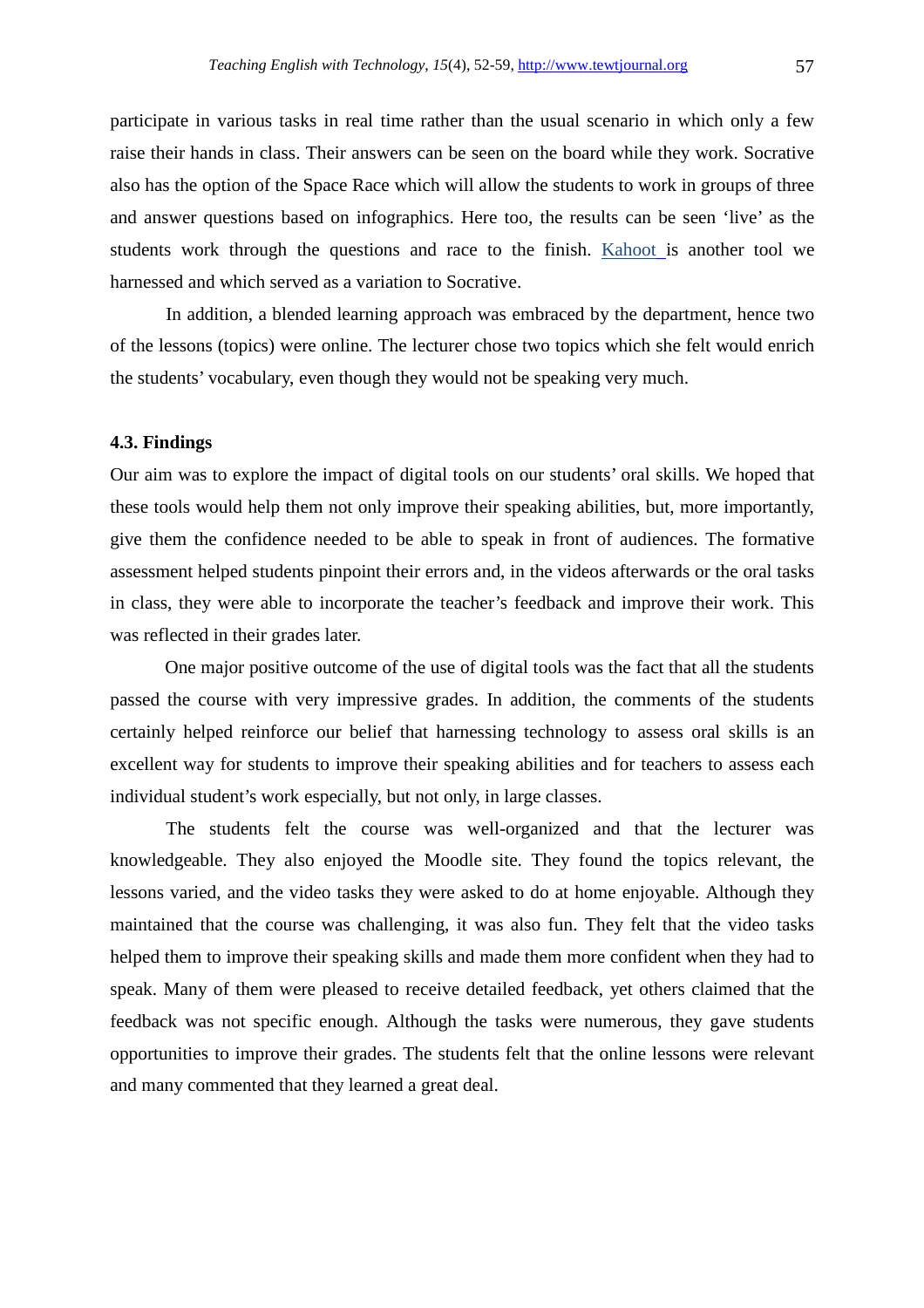#### **4.4. Reflection**

After the first course, the lecturer realized that although she may have had the necessary components and many students enjoyed the class, it still was not the kind of course that she had foreseen.

An additional issue that the lecturer reflected upon was the fact that the students consistently remarked that there were too many tasks to be done. We realize that this course is more demanding than many others at the college; however, since this course had no exams at all, it was necessary to have an array of tasks in order to give a realistic grade.

The video tasks were interesting to review, and most of the students enjoyed doing them and stated that it gave them more speaking confidence. However, some students had the tendency to speak for a very long time, which hindered the assessment process. Hence, giving a time limit in the second year made video viewing slightly easier. Having said that, viewing 60+ videos (for a number of tasks) is time consuming.

Technology was the facilitator that allowed us to offer a business communication skills course to relatively large classes within a minimal time slot of two weekly hours for 14 weeks. Without technology, it would have been impossible to engage students and have them all participate actively. Technology enabled the lecturer to assess each student's work on an on-going basis.

This course has continued to be successful and has also provided a genuine solution for business administration students who are interested in improving their oral skills. However, it is important to mention that this course does not teach students how to speak, but rather it helps them improve their speaking abilities and builds confidence with feedback and encouragement from the lecturer. Therefore, while no explicit language instruction is given, points are reviewed if they are relevant to the lesson or seem to be prevalent amongst the majority of learners. Although this course is specifically designed for Business English learners, the digital tools mentioned in this paper can be adapted for use in various EAP/ESP courses.

It is our sincere hope that this course will garner more participation, and will also continue to be challenging, worthwhile and enjoyable to the students.

#### **References**

Barrett, B., & Sharma, P. 2003 The Internet and Business English Summertown Publishing, Oxford UK